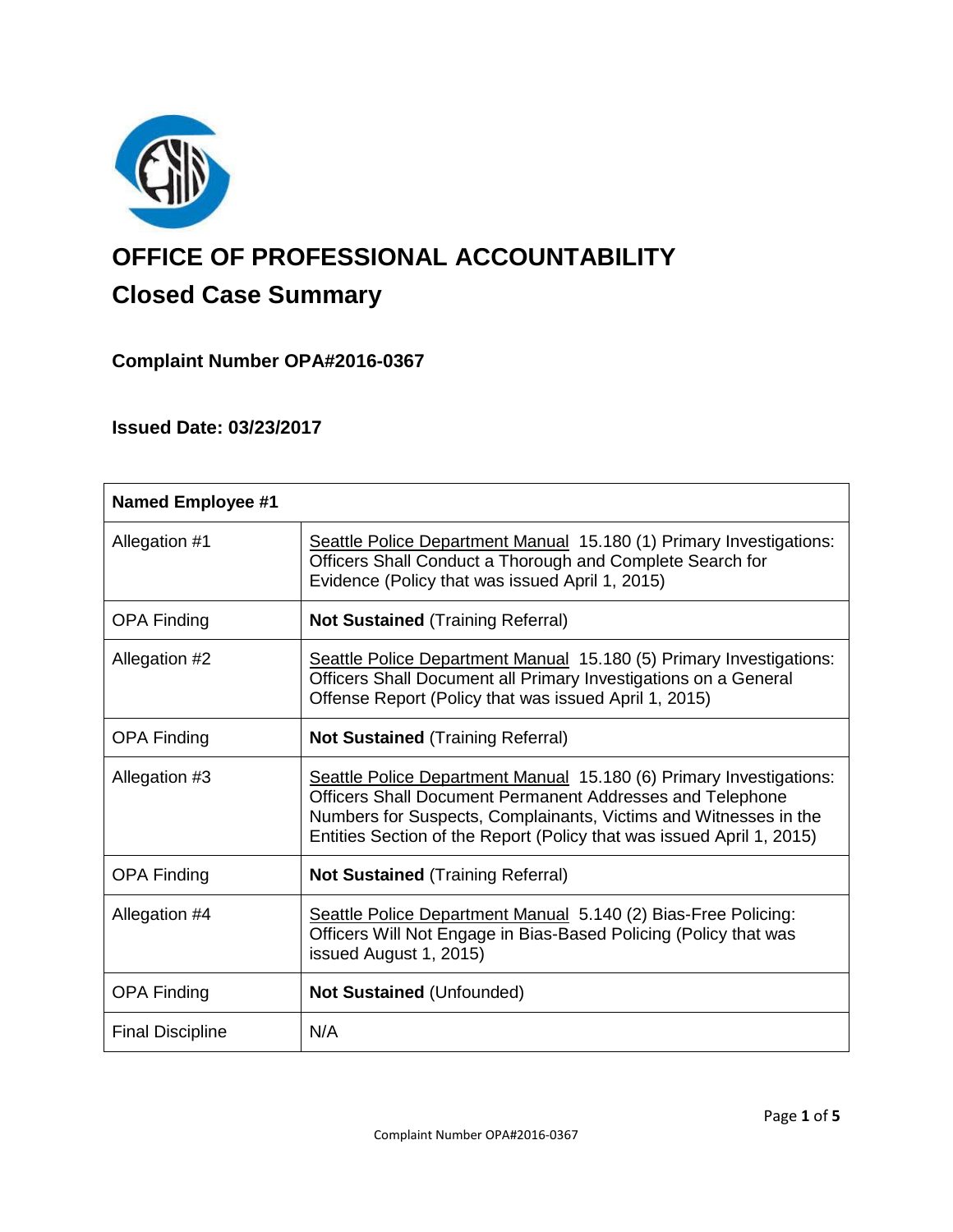| <b>Named Employee #2</b> |                                                                                                                                                                     |
|--------------------------|---------------------------------------------------------------------------------------------------------------------------------------------------------------------|
| Allegation #1            | Seattle Police Department Manual 5.140 (2) Bias-Free Policing:<br>Officers Will Not Engage in Bias-Based Policing (Policy that was<br>issued August 1, 2015)        |
| <b>OPA Finding</b>       | <b>Not Sustained (Inconclusive)</b>                                                                                                                                 |
| Allegation #2            | Seattle Police Department Manual 5.001 (9) Standards & Duties:<br>Employees Shall Strive to be Professional at all Times (Policy that<br>was issued August 1, 2015) |
| <b>OPA Finding</b>       | <b>Not Sustained (Inconclusive)</b>                                                                                                                                 |
| <b>Final Discipline</b>  | N/A                                                                                                                                                                 |

### **INCIDENT SYNOPSIS**

The complainant called 911 to report that three women assaulted a homeless woman. Named Employee #1 responded to this call.

#### **COMPLAINT**

The complainant alleged that Named Employee #1 did not assist the victim of an assault because of the victim's economic status/homelessness. The complainant also alleged that the Named Employee did not investigate, or take her report of the assault seriously, because of the complainant's ethnicity/immigration status.

An unknown speaker (Named Employee #2), possibly an SPD Officer (SFD, SPD, and AMR were all present) referred to the subject of the call as "McDrunkderson."

## **INVESTIGATION**

The OPA investigation included the following actions:

- 1. Review of the complaint
- 2. Interview of the complainant
- 3. Search for and review of all relevant records and other evidence
- 4. Review of In-Car Videos (ICV)
- 5. Interviews of SPD employees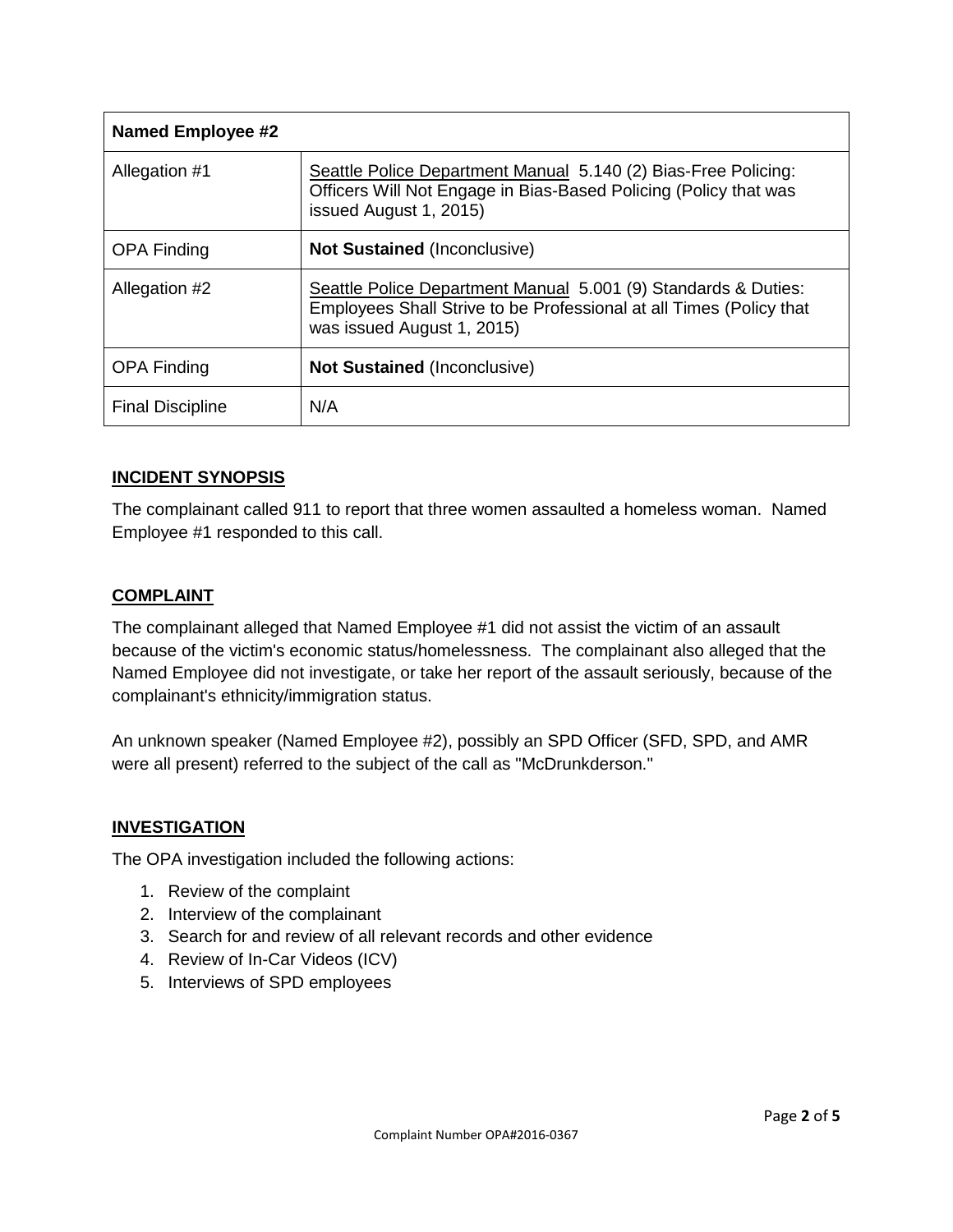## **ANALYSIS AND CONCLUSION**

The complainant alleged that Named Employee #1 did not fully investigate her report of an assault of a homeless person (subject). She further alleged that Named Employee #1 did not investigate her report of an assault against her (the complainant) because of her ethnic background. The complainant called 911 to report that three women just assaulted a homeless woman. Named Employee #1 responded to the call, spoke with the women for a few minutes then let them leave. The complainant approached Named Employee #1, told him what she saw, and alleged that one of the women slapped her (the complainant) across the face. The complainant pointed out the suspect to Named Employee #1 but he did not attempt to stop the suspect. Named Employee #1 stated he was a short distance away observing the activity when he was dispatched to a report of an assault. He contacted the three women. The subject was passed out against a wall. The women stated they were talking to the subject who was passed out and were trying to help her. Named Employee #1 checked the subject for injuries but did not see any evidence that she was assaulted, and the three women did not appear to have been involved in an assault. Named Employee #1 did not believe that he had a crime so he allowed the women to leave the scene. The complainant approached him to report that she saw the assault of the subject and also that one of the women slapped her across the face. Named Employee #1 checked the complainant's face but did not see any signs of an injury or assault. The Named Employee said in his OPA interview he did not find the complainant credible because she appeared to be intoxicated, while he found the other three women credible because they were not. Named Employee #1 told OPA he did not believe he had any basis for stopping the women. He cleared the scene without conducting any further investigation, or identifying the potential suspects. When the complainant went to the precinct to complain to a supervisor, Named Employee #1 wrote a Suspicious Circumstances General Offense Report, rather than an Assault General Offense Report. OPA obtained surveillance video of the incident from Seattle Central College. The video captured the three women assaulting the homeless woman, as well as the assault of the complainant. Because Named Employee #1 failed to identify the women involved in the incident, SPD was unable to follow up on this crime. The Named Employee was required by SPD Policy to conduct an investigation and search for evidence in response to the complainant's report of two assaults. He was also required by SPD Policy to document this reported crime, the details concerning his primary investigation and the names, addresses and telephone numbers of victims, suspects and witnesses in a General Offense Report.

A hearing in connection with this case was held. While no new facts were presented during the hearing with respect to the incident under review, Named Employee #1 took advantage of the opportunity to explain his thinking and the reasons why he took the actions he did. He also articulated his belief in the futility of searching for possible video or attempting to relocate people who had just left the area since misdemeanor assault cases such as this receive no follow up investigation. Finally, Named Employee #1 assured the Chief that he now understood the importance of properly titling reports and looking for possible evidence such as security cameras. Following the hearing and the subsequent discussion with the Chief and others in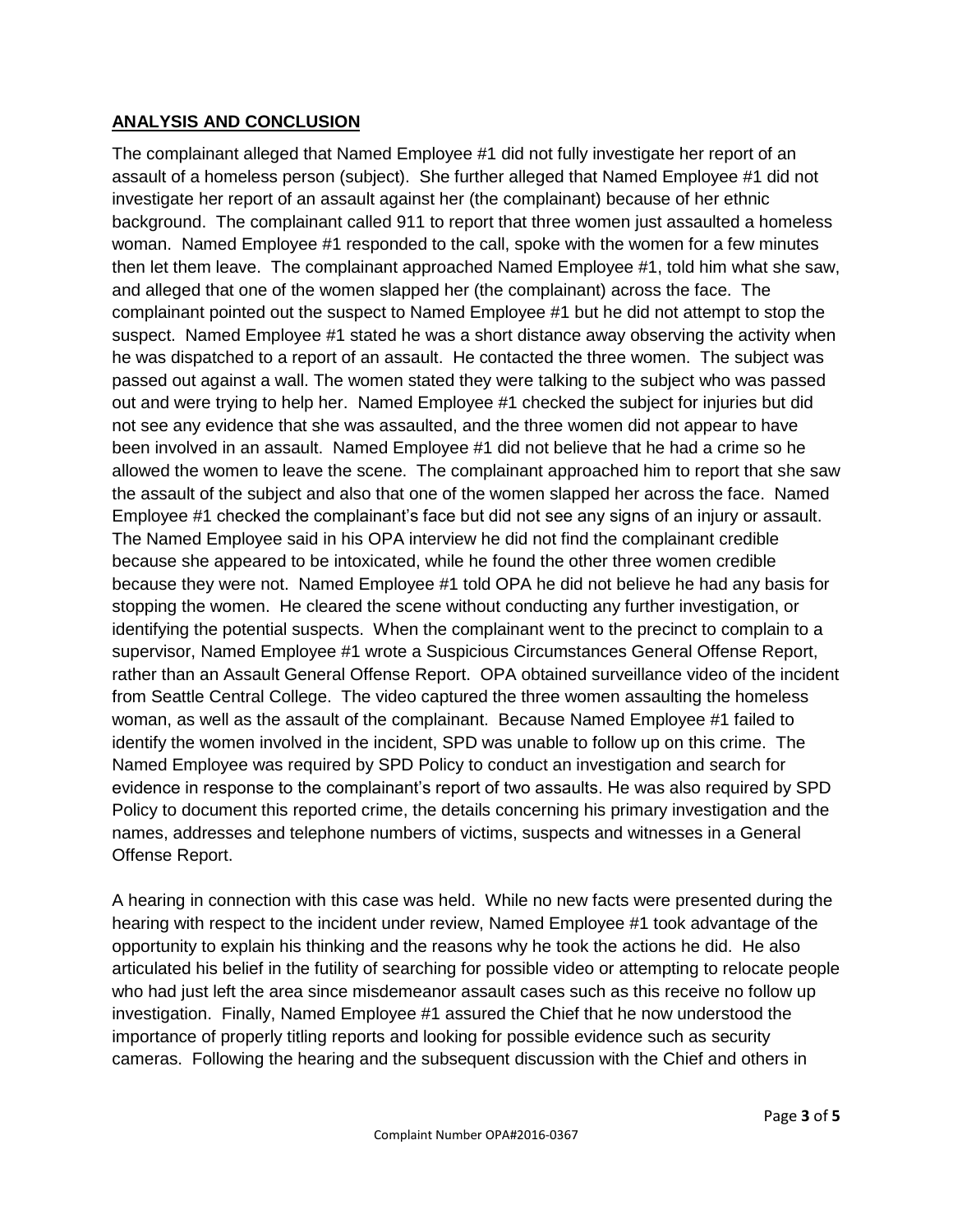attendance, the OPA Director concluded that findings of Not Sustained (Training Referral) were more appropriate in this situation.

The complainant alleged Named Employee #1 did not fully investigate her report of an assault because of the subject's socio-economic status. She alleged Named Employee #1 did not investigate the assault against her (the complainant) because of her ethnicity. The Named Employee said in his OPA interview he did not find the complainant credible because she appeared intoxicated. He found the other involved parties more credible because they were not intoxicated. The interaction between Named Employee #1 and the complainant was captured on ICV. The Named Employee sounded polite and professional to all parties with no indication of bias. Despite Named Employee #1's failure to investigate the reported assaults, there was no evidence to indicate this was motivated by bias.

While investigating this allegation, OPA noted that when Seattle Fire Department (SFD) asked the subject's last name someone replied, "McDrunkderson". There were multiple officers on scene, as well as SFD and ambulance personnel. None of the SPD officers reported hearing the comment, nor did any admit to speaking it. OPA was unable to determine whether this derogatory term was spoken by a SPD officer or someone from one of the other agencies on scene.

# **FINDINGS**

## **Named Employee #1**

Allegations #1, #2, and #3

The evidence showed that the Named Employee would benefit from additional training. Therefore findings of **Not Sustained** (Training Referral) were issued for:

*Primary Investigations: Officers Shall Conduct a Thorough and Complete Search for Evidence*

*Primary Investigations: Officers Shall Document all Primary Investigations on a General Offense Report*

*Primary Investigations: Officers Shall Document Permanent Addresses and Telephone Numbers for Suspects, Complainants, Victims and Witnesses in the Entities Section of the Report*

**Required Training:** The following counseling has been recommended for Named Employee #1:

- 1. Look for video evidence and note it in the General Offense Report, even if you don't think it will be followed up on, especially those where your interaction with the subjects is recorded. It's both a good habit to develop as well as recognition that the incident can sometimes change as additional information.
- 2. Use the most specific title that fits with how the incident is described.